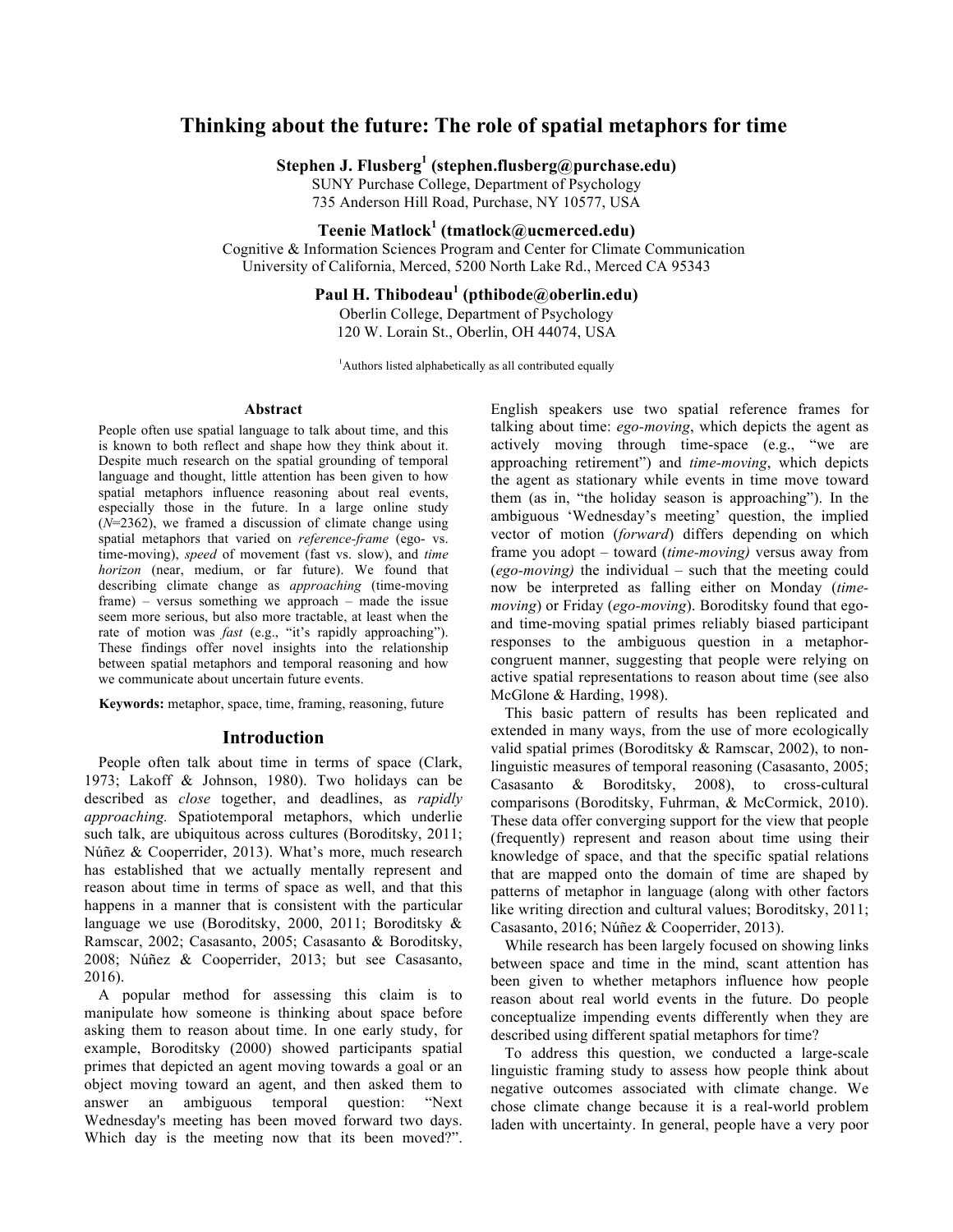understanding of what climate change is, what the specific outcomes will be, and what to do about it (see Barnosky et al., 2017). We reasoned that this inherent ambiguity might make it easier to observe the effects of spatiotemporal metaphors on how people think and feel about the issue since people's prior beliefs may be somewhat nebulous.

In our experiment, participants first read a brief article about US efforts to tackle climate change, and then responded to questions about how serious and tractable they viewed the issue. We manipulated whether the report described climate change with the ego- or time-moving *reference*-*frame*, whether *speed* of movement in time-space was *fast* or *slow*, and whether US conservation goals were situated in a relatively near, medium, or far future *time horizon*.

We hypothesized that using a time-moving reference frame would make the effects of climate change seem more urgent and serious, since this perspective represents the individual as fixed in place, unable to control the arrival of a negative future event. This would be consistent with prior research showing that people who spontaneously adopt a time-moving perspective tend to show higher levels of state and trait anxiety and depression, which are associated with a loss in feelings of agency (Richmond, Wilson, & Zinken, 2012).

However, this increase in feelings of urgency does not imply an increase in pessimism about the tractability of the issue. In fact, it could be the case that the time-moving frame might lead people to view climate change as a *more* tractable problem, given that the individual is free to engage in their own actions on this construal (since they are not occupied with the task of moving through time). This would resonate with research showing that people who spontaneously adopt the time-moving reference frame procrastinate less and are more conscientiousness than those who spontaneously adopt the ego-moving reference frame. (Duffy & Feist, 2014; Duffy, Feist, & McCarthy, 2014). One way of thinking about this is that the decrease in feelings of control (and increase in anxiety) that results from the time-moving frame might lead to a compensatory counter-response, such that people would now be motivated to believe that personal actions are likely to be effective in addressing the problem. In other words, when it feels like you cannot stop a future event from happening, you will feel better if you consequently believe that at least you can deal it when it arrives.

We included the speed manipulation to assess whether the "rate" at which we approach future events (or they approach us) might affect or interact with the temporal reference frame in shaping these attitudes towards climate change. It is plausible, for instance, that faster "motion" would be associated with a greater sense of urgency. The time horizon manipulation was included in part to affect perceptions of whether the US seemed likely to achieve the conservation milestones in the article, which allowed us to assess effects of the other spatial metaphors independently of this judgment (see Flusberg, Matlock, & Thibodeau, in press).

# **Experiment**

## **Methods**

**Participants** A total of 2400 participants were recruited and paid through Amazon's Mechanical Turk for the study in the Spring of 2016 (Berinsky, Huber, & Lenz, 2012; Buhrmester, Kwang, & Gosling, 2011). We restricted our sample to people living in the US who had a good performance rating (>90%) on previous Turk tasks. Data was not analyzed from 38 participants who did not complete the study (i.e. from participants who did not submit a valid completion code), leaving a sample size of  $N = 2362$ . The sample was 46% male and had a mean age of 35.2 years (*SD*  $= 11.1$ ).

**Materials & Procedure** Participants read a brief fictional article that described US efforts to reduce greenhouse gas emissions. It used (1) an ego- or time-moving *frame of reference*; (2) temporal language about climate change as a slow or fast process (*speed*), and (3) identified an outcome on a *time horizon* in the relatively near (2025), medium (2040), or distant future (2115).

As shown in Figure 1, the report began, "In response to the recent Paris Climate Talks, the Associated Press release the following brief statement." The title was presented below this heading in capital letters. The rest of the passage was an appeal for addressing climate change and identified a specific goal for the US: to reduce greenhouse gas emissions by more than 30% by 2025, 2040, or 2115.

|                     | Speed                                                                                                                                                                                                             |      |                                          |                                                |
|---------------------|-------------------------------------------------------------------------------------------------------------------------------------------------------------------------------------------------------------------|------|------------------------------------------|------------------------------------------------|
|                     |                                                                                                                                                                                                                   | Fast |                                          | Slow                                           |
| <b>Ego-Moving</b>   | WE'RE MOVING QUICKLY<br><b>TOWARDS DISASTER</b>                                                                                                                                                                   |      |                                          | WE'RE MOVING SLOWLY<br><b>TOWARDS DISASTER</b> |
| Time-Moving         | <b>DISASTER QUICKLY</b><br><b>COMING OUR WAY</b>                                                                                                                                                                  |      | DISASTER SLOWLY<br><b>COMING OUR WAY</b> |                                                |
|                     | As a result, the United States has pledged to reduce its carbon footprint<br>in the next few decades, approving dozens of projects as part of an<br>effort to reduce greenhouse gas emissions by more than 30% by |      |                                          |                                                |
| <b>Time horizon</b> | 2025                                                                                                                                                                                                              | 2040 |                                          | 2115                                           |

**Figure 1.** Participants read this report, which varied on frame of reference, speed of change and time horizon.

The body of the report for the ego-moving *frame of reference* condition read (differences by *speed* and *time horizon* conditions are noted in the text):

We're {rapidly / gradually} approaching the day when it will be too late to prevent the devastating effects of climate change. We will {quickly / eventually} find ourselves in a world that includes more extreme weather conditions, more public health problems, as well as severe economic challenges if we don't start {racing / inching} towards a solution soon. As a result, the United States has pledged to reduce its carbon footprint in the next few decades, approving dozens of projects as part of an effort to reduce greenhouse gas emissions by more than 30% by {2025, 2040, 2115}. The projects will leverage scientific expertise and individual engagement to improve the energy efficiency of cars and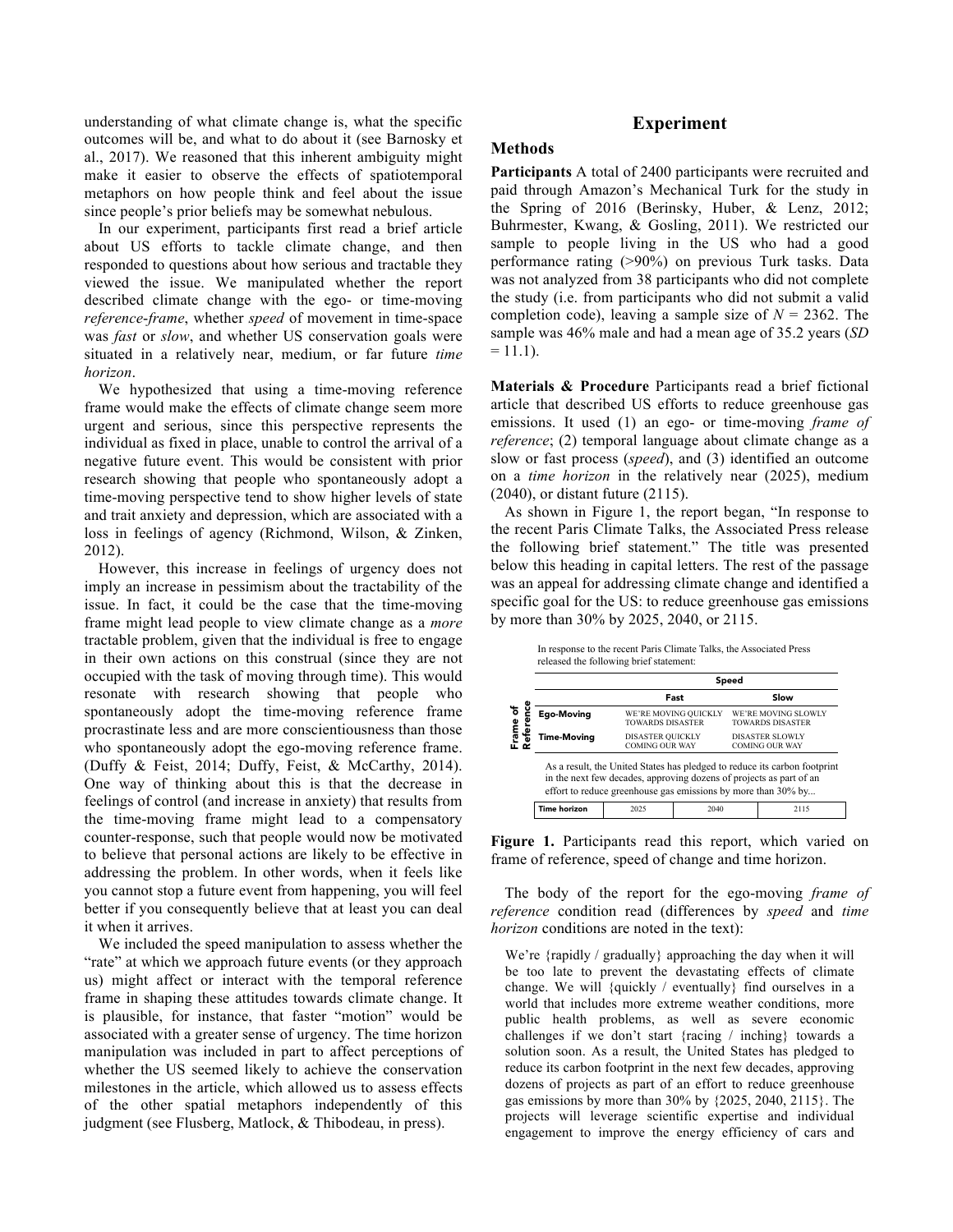buildings, reduce personal energy use, and increase the use of renewable energies such as wind and solar. Let's avoid the {race / slow crawl} towards disaster!

The body of the report for the time-moving *frame of reference* condition read (differences by *speed* and *time horizon* conditions are noted in the text):

The day is {rapidly / gradually} approaching when it will be too late to prevent the devastating effects of climate change. If a solution doesn't start heading our way {quickly / eventually}, more extreme weather conditions, more public health problems, as well as severe economic challenges will {swiftly / slowly} appear. As a result, the United States has pledged to reduce its carbon footprint in the next few decades, approving dozens of projects as part of an effort to reduce greenhouse gas emissions by more than 30% by {2025, 2040, 2115}. The projects will leverage scientific expertise and individual engagement to improve the energy efficiency of cars and buildings, reduce personal energy use, and increase the use of renewable energies such as wind and solar. Let's watch out for disaster as it {quickly / slowly} approaches!

**Target and Background Questions**. After reading the article, participants answered question about whether they thought the US would achieve its climate reduction *goal* in the stated time frame (i.e., by 2025, 2040, or 2115). Then they answered questions about whether they thought the problems of climate change would be *solved*, whether the disastrous effects of climate change were *inevitable* at this point, how *urgent* it is for the US to implement energy reduction programs, and how much *risk* they perceived to be associated with climate change. Participants also answered questions about their *willingness to change their own behavior* to reduce greenhouse gas emissions (see Figure 2).

| <b>Dependent Measures:</b>                                                                                                                                                             |
|----------------------------------------------------------------------------------------------------------------------------------------------------------------------------------------|
| Goal: The United States will achieve its goal of reducing greenhouse gas emissions by more than 30% by                                                                                 |
| 1, Strongly disagree, to 5, Strongly agree                                                                                                                                             |
| Solvable: Humans will inevitably solve the problems associated with climate change, preserving the earth<br>for future generations.                                                    |
| 1, Strongly disagree, to 5, Strongly agree                                                                                                                                             |
| Inevitable: The disastrous effects of climate change are inevitable, and there is nothing we can do to<br>prevent them.                                                                |
| 1, Strongly disagree, to 5, Strongly agree                                                                                                                                             |
| Urgent: How urgent is it for the US to implement energy reduction programs right away?                                                                                                 |
| 1, Not at all urgent, to 5, Very urgent                                                                                                                                                |
| Risk Perception: How concerned are you with the following potential consequences of climate change?<br>(e.g., soil erosion, water drought, economic decline; 13 items; $\alpha$ = .93) |
| 0, Not at all concerned, to 7, Extremely concerned                                                                                                                                     |
| Behavioral Intentions: Would you be willing to pay a carbon offset cost on future purchases of items<br>derived from fossil fuels? (6 items; $\alpha$ = .87)                           |
| 1, Definitely no, to 5, Definitely yes                                                                                                                                                 |
| <b>Background Questions:</b>                                                                                                                                                           |
| Belief in Global Warming: I believe that burning fossil fuels increases atmospheric temperature to some<br>measurable degree. (2 items; $\alpha$ = .90)                                |
| 1, Strongly disagree, to 5, Strongly agree                                                                                                                                             |
| Political ideology (0, very liberal, 100, very conservative)                                                                                                                           |
| Age, Gender, Education, Political affiliation (Democrat, Independent, Republican, or Other)                                                                                            |

**Figure 2.** Dependent measures and background questions.

Most dependent measures were rated on a 5-point scale. One exception was the measure of risk perception, recorded on an 8-point slide bar. The measure of risk perception included 13 items (Cronbach's  $\alpha$  = .93). The measure of behavioral intentions included six items (Cronbach's  $\alpha$  = .87). All other dependent measures were a single question.

Participants then answered demographic questions about their age, gender, educational history, political ideology (categorically and on a continuum), and about their belief in global warming (two items: "I believe that burning fossil fuels increases atmospheric temperature to some measurable degree" and "I believe that the burning of fossil fuels on the scale observed over the last 50 years has increased atmospheric temperature to an appreciable degree"; Chronbach's  $\alpha$  = .90; Lewandowsky, Oberauer, & Gignac, 2013).

**Data Reduction.** As expected, the dependent measures were correlated with one another. As shown in Table 1, the six measures clustered into two groups: there was a high correlation (a) between the *goal* judgment, assessment of whether climate change would be *solved*, and whether the consequences of climate change were *inevitable* (*r*s > .19), and (b) between the measures of *urgency, risk perception,*  and *willingness to change one's behavior* (*r*s > .5).

**Table 1.** Correlations between the dependent measures. Asterisk indicates statistical significance at the \**p* < .001 level.

| 1. Goal       | 38 | $-19^{^{\circ}}$   | 15                  | 15      | 15                  |
|---------------|----|--------------------|---------------------|---------|---------------------|
| 2. Solvable   |    | $-29$ <sup>*</sup> | $-.04$              | $-.01$  | $-.01$              |
| 3. Inevitable |    |                    | $-.13$ <sup>*</sup> | $-06$   | $-.10$ <sup>'</sup> |
| 4. Urgent     |    |                    |                     | $.52^*$ | .56                 |
| 5. Risk       |    |                    |                     |         | $55^{\circ}$        |
| 6. Behavior   |    |                    |                     |         |                     |

To further investigate the relationship among dependent measures, we did an exploratory factor analysis: a principal components analysis, using singular value decomposition (Mardia, Kent, & Bibby, 1980). Principal components analysis (PCA) extracts the common variance in measures that are conceptually and empirically related (Dunteman, 1989). The analysis revealed, based on the Kaiser criterion and an analysis of the Scree plot, two major underlying sources of variance in the data, consistent with the pairwise correlations in Table 1. As shown in Table 2, the first factor loaded most heavily on the measures of *urgency*, *risk perception,* and *willingness to change*. The second loaded most heavily on the *goal* judgment, whether people thought climate change would be *solved*, and whether they thought the consequences of climate change were *inevitable*.

To analyze the data parsimoniously, we created two composite outcome variables based on the clustering of dependent measures found in the pairwise correlations and exploratory factor analysis. We combined the first three questions, using PCA, into a measure of how *tractable* participants considered the problem of climate change, and the last three questions into a measure of how *serious* participants considered the problem of climate change (see Table 2 for weights used to create the composite measures). The composite measures captured the majority of the variance in the raw data: the measure of how *tractable*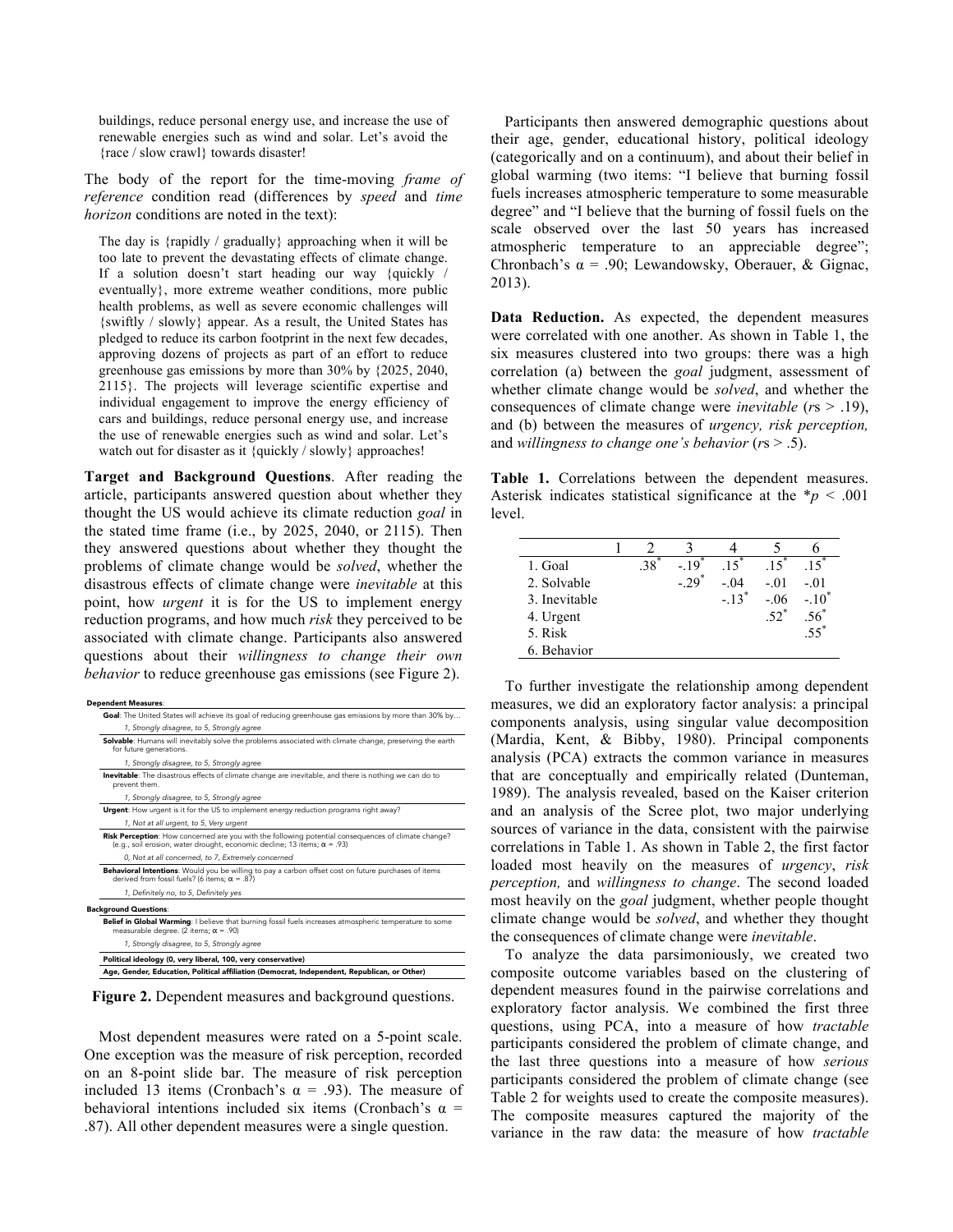participants' considered climate change to be captured 53% of the variance in the first three questions; the measure of how *serious* participants' considered climate change captured 70% of the variance in the last three questions<sup>1</sup>.

**Table 2.** Factor loadings of exploratory factor analysis and weights used to create composite outcome measures.

|                       | PC <sub>1</sub> |       | PC2 Tractable Serious |     |
|-----------------------|-----------------|-------|-----------------------|-----|
| Goal                  | .27             | .50   | .58                   |     |
| Solvable              | .11             | .66   | .64                   |     |
| Inevitable            | $-20$           | - 46  | $-51$                 |     |
| Urgent                | .54             | $-18$ |                       | .58 |
| Risk                  | .53             | $-19$ |                       | .57 |
| Behavioral intentions | .55             | - 18  |                       | -59 |

There was a moderate correlation between the two composite measures (*tractable* and *serious*), *r*(2360) = .12, *p* < .001 (in contrast, *pc1* and *pc2* are orthogonal), and both were positively correlated with participants' belief in global warming: *tractable*, *r*(2360) = .14, *p* < .001; *solvable*,  $r(2360) = .66, p < 001.$ 

## **Results**

**Analysis** We conducted our primary hypothesis tests on the two composite measures (i.e. how *tractable* and *serious* people consider climate change to be). We also analyzed the six dependent measures separately in exploratory follow-up analyses. For each analysis, an initial omnibus betweensubjects ANOVA is presented with tests for main effects of and interactions between the three experimental manipulations. We show the results of the two ANOVAs, along with the coefficients from the corresponding linear regression models in Tables 3 and 4. *Time horizon* (2025, 2040, 2115) was treated as an ordinal variable; *frame of*  *reference* (ego- versus time-moving) and *speed* (fast versus slow) were treated as factors.

To account for the primary source of variance in the dependent measures, we included participants' *belief in the anthropogenic origins of climate change* as a covariate, although this did not affect the reliability of the results. To address secondary research questions (e.g., who is affected by manipulating the *reference frame*?), we tested for 2-way interactions between the experimental manipulations and participants' belief in global warming.

**Serious** The results of a model in which the *Frame of reference* (ego- or time-moving), *speed* (fast or slow), and *time horizon* (2025, 2040, or 2115), as well as participants' *belief in global warming*, were used to predict how *serious*  people consider climate change to be (see Table 3). The strongest predictor of *seriousness* was participants' *belief in global warming*. People who recognized the anthropogenic origins of climate change thought the issue was more *urgent*, recognized more *risk*, and were more *willing to change their behavior* to reduce greenhouse gas emissions.

The model also revealed a main effect of the *frame of reference*, qualified by an interaction with participants' *belief in global warming*. Overall, participants were more likely to think of climate change as an *urgent* issue with important *risks* worthy of *behavior change* in the timemoving condition ( $M = .06$ ,  $SD = 1.44$ ), compared to the ego-moving condition  $(M = -.05, SD = 1.52)$ . This was especially true for people who were skeptical about the anthropogenic origins of climate change, likely due to a ceiling effect on this measure for non-skeptics.

**Table 3** Effects of experimental manipulations and belief in global warming on perceptions of the *seriousness* of climate change. The results of the ANOVA  $(df<sub>1</sub> = 1$  and  $df<sub>2</sub> = 2350$ in every case) are shown in the first column; regression coefficients (and standard errors) are shown in the second column.

|                          |                     | B (SE)         |
|--------------------------|---------------------|----------------|
| Intercept                |                     | $0.00$ $(.02)$ |
| Time horizon             | 0.63(0.429)         | $-0.03(0.03)$  |
| Speed: Slow              | 0.05(.818)          | 0.00(0.02)     |
| Frame of reference: Time | 4.55(.033)          | 0.01(.02)      |
| Belief in global warming | $1775.65 \le 0.001$ | 0.95(.02)      |
| Time horizon * Speed     | 0.51(0.475)         | 0.02(0.03)     |
| Time horizon * Frame     | 0.84(0.359)         | 0.03(0.03)     |
| Speed * Frame            | 0.04(.839)          | 0.01(0.02)     |
| Time horizon * Belief    | 1.41 (.236)         | 0.04(0.03)     |
| Speed * Belief           | 1.55(.213)          | $-0.03(0.02)$  |
| Frame * Belief           | 4.66(.031)          | $-0.05(0.02)$  |
| Time * Speed * Frame     | 2.06(0.151)         | 0.04(0.03)     |

Separate analyses on "raw" questions about *urgency, risk perception*, and *behavioral intentions* yielded consistent results. For example, people reported perceiving more *risk* in the time-moving *reference frame*,  $B = .43$ ,  $SE = .20$ ,  $p =$ .032. Perceptions of *risk* were related to *beliefs about global warming*,  $B = 1.01$ ,  $SE = .04$ ,  $p < .001$ . These predictors also

We created the composite outcome measures using two separate PCAs because we wanted the outcome measures to clearly reflect participants' responses to the original questions. For example, as shown in Table 2, *pc1* primarily reflects variability in judgments of *urgency*, *risk perception*, and *willingness to change one's behavior*, but it also loads onto the other three judgments; *pc2* loads positively on the first two questions (*goal* and *solvable*) and negatively on the remaining four (*inevitable*, *urgent*, *risk*, *behavioral intentions*). These patterns of weighting the original questions present some difficulty in interpreting what each factor actually reflects (e.g., *pc2* mostly reflects an optimistic outlook regarding our capacity to address climate change, but also, to a lesser degree, reflects the inverse of judgments of *urgency, risk perception,* and *willingness to change one's behavior*). In contrast, conducting separate principal components analyses—one on the first three questions, one on the last three questions—yields two outcome variables that clearly correspond to the original questions: *tractable* is tightly correlated with the three questions used to create it (*goal*,  $r = .73$ ; *solvable*,  $r = .80$ ; *inevitable*,  $r = -.64$ ) and only slightly correlated with the other three questions ( $\mu$ *rgency, r* = .10; *risk perception*,  $r = .09$ ; *behavior*,  $r = .10$ ); *serious* is tightly correlated with the three questions used to create it (*urgency, r* = .83; *risk perception*,  $r = .82$ ; *behavior*,  $r = .85$ ), and only slightly correlated with the other three questions (*goal*, *r* = .18; *solvable*, *r* = -.02; *inevitable*, *r* = -.11).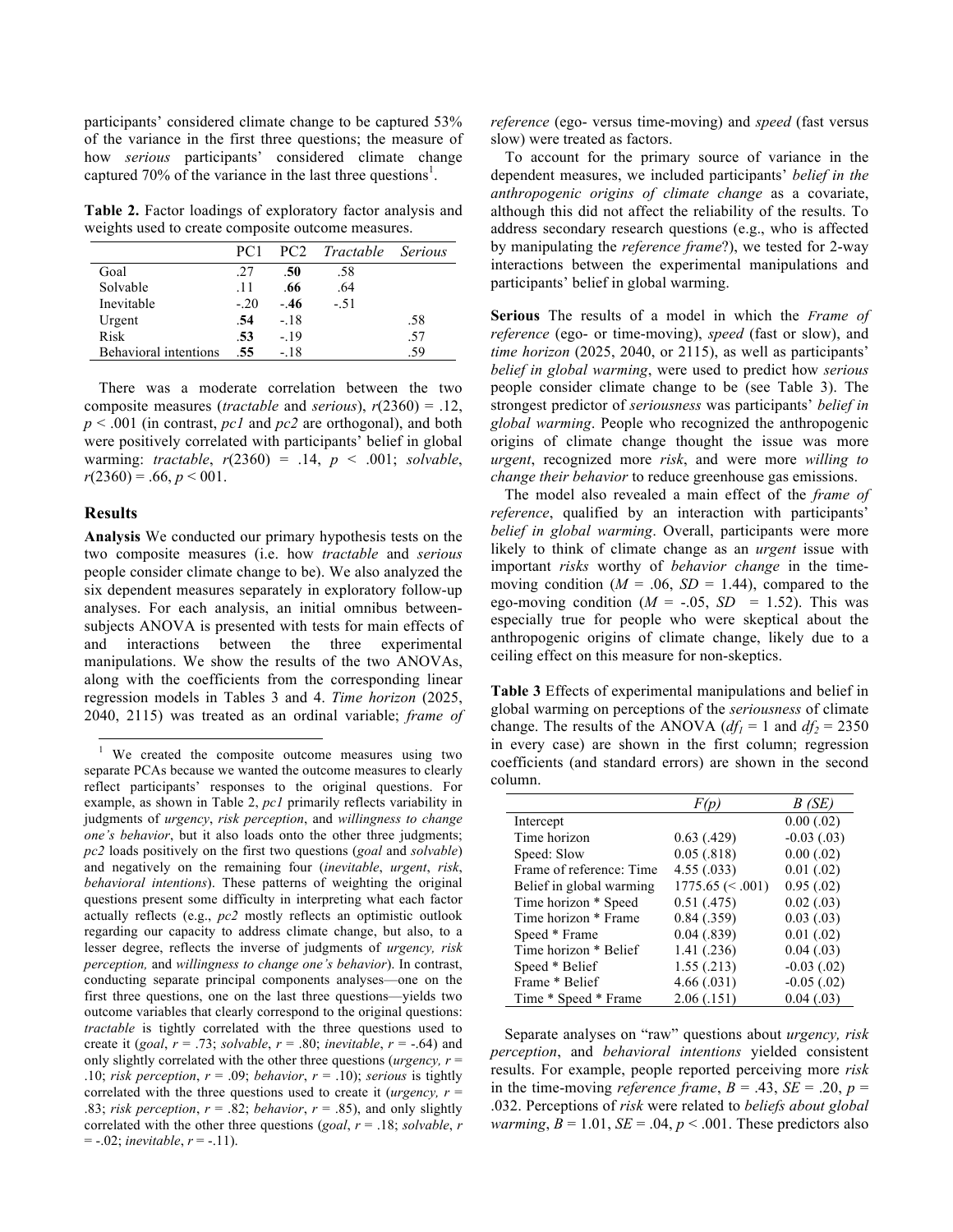interacted,  $B = -.12$ ,  $SE = .05$ ,  $p = .029$ , suggesting that the effect of the *reference frame* most strongly affected people who reported skepticism about climate science.

Finally, the exploratory analyses of participants' responses to questions of *urgency, risk perception*, and *behavioral intentions* suggested that one effect was obscured by analyzing the composite measure: of *speed* on perceptions of *urgency*. Participants reported that global warming was a more *urgent* issue to address when the language suggested that the climate was changing quickly, *B* = .27, *SE* = .14, *p* = .049, regardless of *time horizon* or *frame of reference*.

**Tractable** The results of a model in which the *Frame of reference* (ego- or time-moving), *speed* (fast or slow), and *time horizon* (2025, 2040, or 2115), as well as participants' *belief in global warming*, were used to predict judgments related to how *tractable* people consider climate change to be (see Table 4). Consistent with the analysis of how *serious* people consider the issue, the strongest predictor in the model was participants' *belief in global warming*. People who recognized the anthropogenic origins of climate change were more optimistic about being able to address the problem, probably due to the fact they are the ones who think it is a problem in the first place. There was also a main effect of the *time horizon* manipulation: people considered the issue more *tractable* when the specific goal was situated in the distant, as opposed to the near, future.

**Table 4.** Effects of manipulations and belief in global warming on perceptions of *tractable-ness* of climate change. ANOVA results  $(df<sub>1</sub> = 1$  and  $df<sub>2</sub> = 2350$  in every case) are in the first column; regression coefficients (and standard errors) are in the second column.

|                          | F(p)             | B(SE)           |
|--------------------------|------------------|-----------------|
| Intercept                |                  | 0.00(0.03)      |
| Time horizon             | 8.29(.004)       | 0.07(0.03)      |
| Speed: Slow              | $0.00$ (.981)    | 0.00(0.03)      |
| Frame of reference: Time | 1.34(.247)       | 0.02(0.03)      |
| Belief in global warming | 43.04 $(< .001)$ | 0.17(0.03)      |
| Time horizon * Speed     | 1.94(0.164)      | $-0.04(0.03)$   |
| Time horizon * Frame     | $0.02$ (.888)    | 0.00(0.03)      |
| Speed * Frame            | 3.11(.077)       | 0.05(.03)       |
| Time horizon * Belief    | 6.42(.011)       | $-0.08$ $(.03)$ |
| Speed * Belief           | 0.22(0.638)      | $-0.01(0.03)$   |
| Frame * Belief           | $0.22$ (.643)    | $-0.01(0.03)$   |
| Time * Speed * Frame     | 0.56(0.454)      | 0.02(0.03)      |

Finally, there was an interaction between participants' *belief in global warming* and the *time horizon*. The effect of the *time horizon* manipulation was driven by participants who were more skeptical about climate science. For example, among participants who reported the most skepticism about climate change (a score less than 2 on the measure of *belief in global warming*; *n* = 196), there was a relatively large effect of the *time horizon* manipulation  $(M_{2025} = -.75, SD = 1.34; M_{2040} = -.57, SD = 1.44; M_{2115} = -$ .11, *SD* = 1.31), *F*(1, 194) = 8.652, *p* = .004. In contrast, among participants who reported the strongest belief in climate science (a score greater than 4 on the measure of *belief in global warming*;  $n = 668$ , there was no effect of the time horizon manipulation  $(M_{2025} = .10, SD = 1.22;$  $M_{2040} = .10$ , *SD* = 1.40;  $M_{2115} = .19$ , *SD* = 1.35),  $F(1, 194)$  = 0.36,  $p = .551$ . In other words, people who reported a belief in climate science tended to be optimistic about the issue, regardless of the *time horizon* of the goal, whereas people who were skeptical about climate science were more likely to think the issue would be solved on a more distant *time horizon*.



**Figure 3**. Participants' perception of the *tractability* of the problem of climate change, as a function of the *reference frame* and *speed*. Error bars denote SEMs.

The omnibus test also revealed a marginal interaction between the *speed* manipulation (whether the effects of climate change were described as happening quickly or slowly) and the *frame of reference* (ego- or time-moving). As shown in Figure 3, there was an effect of the *reference frame* when the report described the effects of climate change as occurring quickly (but not slowly). In the fast *speed* condition, participants were more optimistic about solving climate change on the time-moving *reference frame* compared to the ego-moving *reference frame*, *t*(1160) = 2.07,  $p = .039$ . In the slow *speed* condition, there was no effect of the *reference frame, t*(1198) = 0.38, *p* = .704.

### **Discussion**

Time is highly abstract, but people manage to talk and think about it by drawing on spatial language and knowledge (Boroditsky, 2011). In this paper, we examined how particular spatial metaphors used to describe uncertain future outcomes would affect how people think about an important issue. So, instead of focusing on *whether* people reason about time using spatial representations, we looked at how different spatial construals would affect how they think about a real-world event. In a large online study, we framed a discussion of US efforts to tackle climate change using spatial metaphors that varied according to *reference-frame*